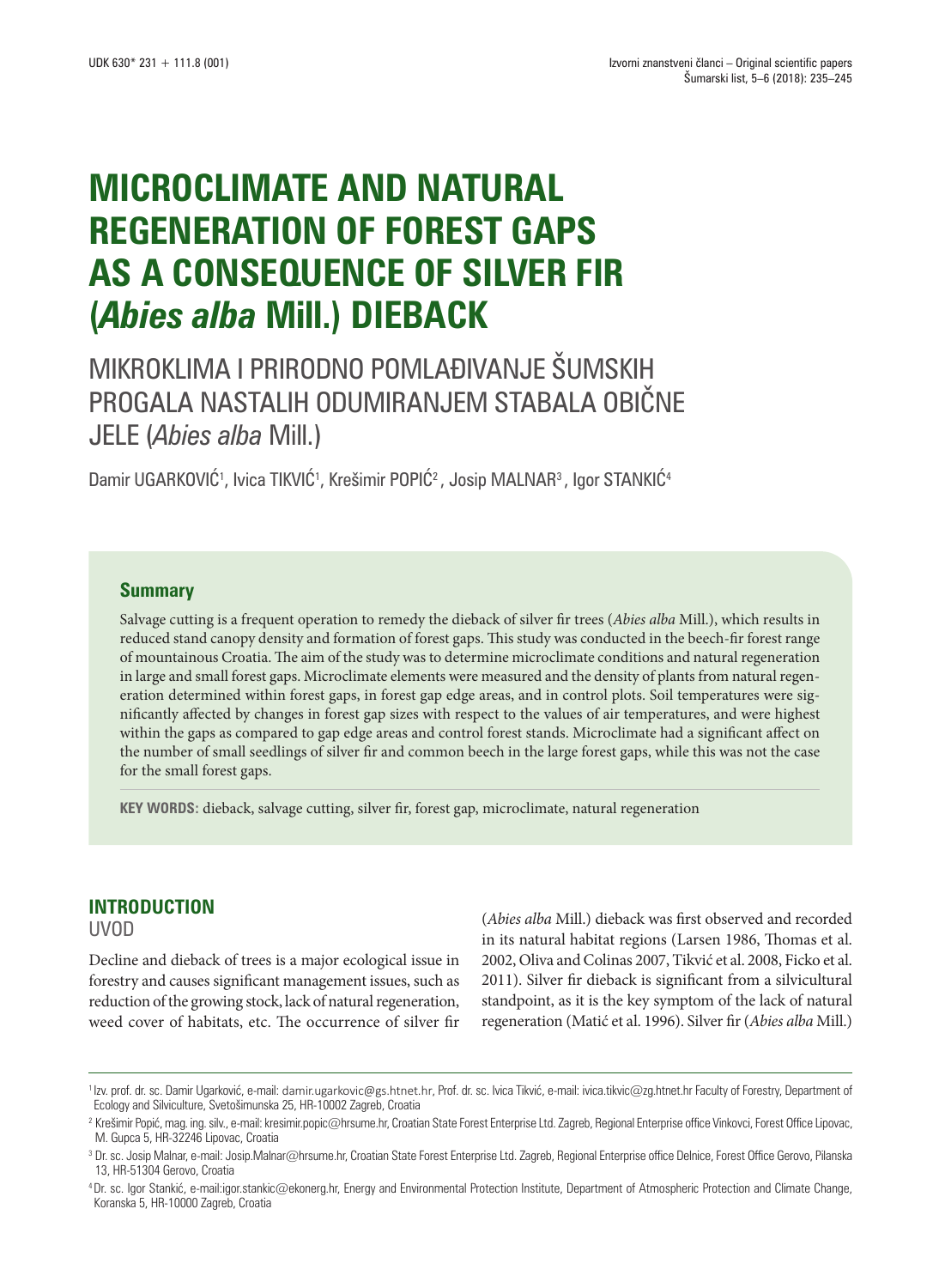is the most significant economic conifer species in the Republic of Croatia, accounting for a share of 9.4% of the growing stock of Croatian forests (Meštrović 2001). Silver fir is the most damaged conifer tree species in Croatia, with 64% trees exhibiting loss of over 25% needles (Potočić et al. 2017). Dieback of silver fir in Croatia, especially in the Dinarides area, is a result of the complex and variable activity of abiotic and biotic factors. Dieback can be individual, in smaller groups, or may occur in complete stands over a forest area (Anić et al. 2002).

Forest gaps can be formed naturally by wind breakage, ice breakage, dieback due to interspecies competition or due to abiotic or biotic factors. Gaps can also be created artificially, by human activities such as silvicultural practices (Muscolo et al. 2007, Albanesi et al. 2008).

By Croatian law (Anon 2006), the cutting of dead and damaged trees is mandatory and is carried out each year from July to September. By salvage cutting dead or damaged trees, larger or smaller forest gaps are formed in the stand canopy density. Gaps in the stand, which are the result of disappearance of trees, create conditions different from those in the neighbouring canopy-covered stand (Hubbell and Foster 1986, Muscolo et al. 2007), and this affects regeneration (Brown 1993). The removal of trees result in a change of the microclimate (Aussenac 2000, Ritter et al. 2005, Vilhar et al. 2005, Muscolo et al. 2007, Albanesi et al. 2008). Microclimate conditions have an important role for the processes in the forest ecosystem. It is important for development of plants, seed germination, growth and reproduction, for fauna and for the implementation of the main ecosystem processes, such as photosynthesis and the nutrient cycle (Gray et al. 2002, Ritter 2005, Arx et al. 2012).

The microclimate of forest gaps, formed naturally or as a result of silvicultural practices, can strongly affect forest regeneration and the diversity of habitat conditions compared to those within the forest stand (Albanesi et al. 2008, Latif et al. 2010). Temporal and spatial variations of microclimate conditions in and around forest gaps have rarely been investigated in managed or natural fir forests with varying climates and species compositions (Vilhar et al. 2005, Muscolo et al. 2007, Rozenberger at al. 2007, Albanesi et al. 2008, Muscolo et al. 2010). To date, no such investigations have been carried out in managed fir forests in Croatia, while Rozenberger et al. (2007) carried out an investigation in Croatian beech-fir old growth forests. Considering the significance of fir forests for the Croatian forestry, there is a need to better understand the causes of threat to these ecosystems, and to determine measures for their rehabilitation. The high sensitivity of fir and beech-fir forests, and the occurrence of tree dieback and decline of entire stands, was the motive for conducting this study in the Gorski Kotar region of Croatia. The objective of this study was to describe microclimate conditions in and around a large and small forest gap in beech-fir forests, to compare the microclimate conditions of large and small forest gaps and determine the status of natural regeneration and determine the relationship of microclimatic elements in terms of the number and species of plants in natural regeneration.

## **MATERIALS AND METHODS**

MATERIJAL I METODE

#### **Study area –** *Područje istraživanja*

The study was carried out in the mountainous Gorski Kotar region of Croatia, on the area of the Management Unit Kobiljak - Bitoraj in Forest Office Fužine, which is dominated by Dinaric beech-fir forest stands. According to the Köppen classification, Gorski Kotar is classified as having a Cfsbx climate type. This is a moderately warm rainy climate, without a dry season. The average annual air temperature for the study area is 7.2°C, with an average precipitation of approximately 2000 mm (Seletković 2001). The parent material is comprised of limestones, dolomites and sandstones of varying age, and the most common soils are calcomelanosol, brown and epimerized soil, rendzina, district brown soil and podzolic soil. The relief of the study area is highly irregular and diversified. It is interrupted by convex slopes, ditches, dales and rocks (Pernar 2001). The study investigated stands of decreased vitality and stability. Due to dieback of silver fir trees, the percentage share of common beech trees increased in the growing stock of these forests. The average dieback intensity in the research area for the period 1995–2007 was 18.3  $m<sup>3</sup>$  ha<sup>-1</sup>, with a range from 0.2 and 113.0 m3 ha-1 (Ugarković et al. 2011).

## **Forest gaps and control plots –** *Šumski otvori i kontrolne plohe*

Three large gaps and three small gaps in the beech and fir association (*Omphalodo – Fagetum* Marinček et al. 1993), and three 50 x 50 m control plots in the Kobiljak-Bitoraj Management Unit (Fužine Forest Office) were investigated. A forest gap is a ´hole´ in the forest through all levels down to an average height of 2 m above ground level (Runkle 1982). These forest gaps were created by the dieback of silver fir (*Abies alba* Mill.) trees following salvage cutting three years previously, and had an elliptical shape. Forest gaps were three years old. The large gap was surrounded by 59% fir trees and 41% beech trees. The percentage share of trees surrounding the small gap was 54% fir, 38% beech and 1% spruce.

The control plots were located in the forest stand in the vicinity of forest gaps, in the same habitat conditions (soil, geological substrate or parent material relief). The gap area was defined by the vertical projection of the crowns of can-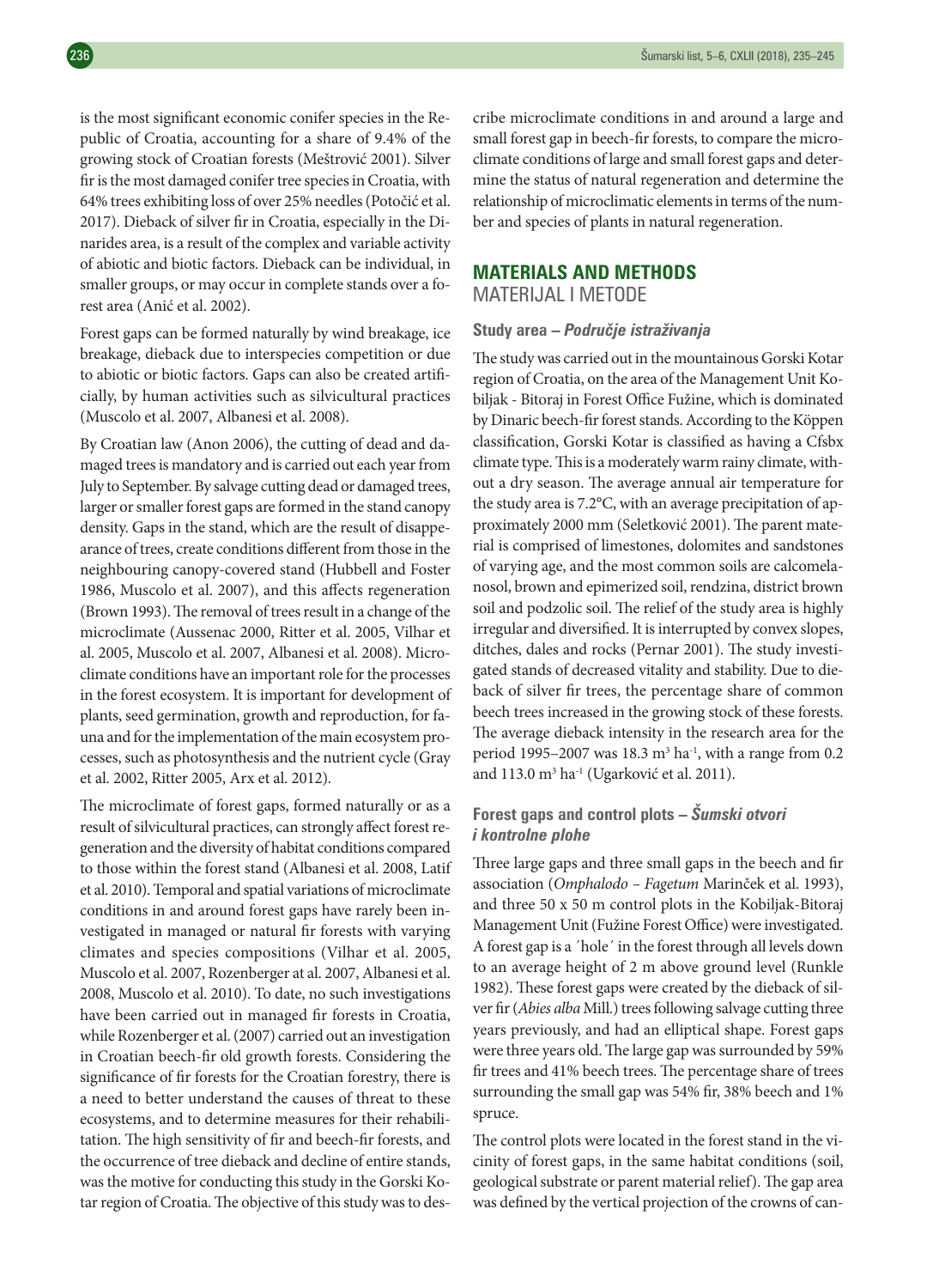| <b>Table 1</b> Basic data on the studied forest gaps       |  |
|------------------------------------------------------------|--|
| Tablica 1. Osnovni podaci o istraživanim šumskim progalama |  |

| <b>Gap characteristics</b><br>Karakteristike progala      | Large forest gaps<br>(LFG) | Small forest gaps<br>(SFG) |  |
|-----------------------------------------------------------|----------------------------|----------------------------|--|
|                                                           | <u>Velika progala</u>      | Mala progala               |  |
| Gap area $(m2)$<br>Površina progale                       | 800-937                    | 220-300                    |  |
| Gap edge area $(m2)$<br>Površina rubnog dijela progale    | 380-405                    | 320 - 372                  |  |
| Height of surrounding trees (m)<br>Visine okolnih stabala | $36 - 38$                  | $31 - 33$                  |  |
| $D / H$ ratio<br>$D/H$ odnos                              | $0.6 - 0.7$                | $0.4 - 0.5$                |  |
| Exposition<br>Ekspozicija                                 | <b>SW</b>                  | <b>SW</b>                  |  |
| Slope $(°)$<br>Nagib                                      | $9 - 11$                   | $9 - 10$                   |  |
| Altitude (m)<br>Nadmorska visina                          | 700-750                    | 720-760                    |  |

opy trees bordering the gaps. The expanded gap is the forest gap plus the area extending to the bases of the canopy trees surrounding the gap (Runkle 1982). The forest gap edge was determined by vertical crown projection of edge trees surrounding the gap (Rozenbergar et al. 2007). The gap edge area is the area from the edge of the crowns towards the gap to the tree trunks surrounding the gap, i.e. the area towards the gap covered by the crowns of the edge trees. The basic data on the investigated forest gaps are shown in Table 1.

The soil type of the forest gaps and control plots was calcocambisol, and the geological substrate or parent material was Jurassic limestone. The canopy density of control plots was incomplete. The growing stock of control plots ranged from 283 to 293  $\text{m}^3 \text{ ha}^{-1}$ , with a share of 45 to 62% common beech, 31 to 44% silver fir, 6% sycamore maple, 3% spruce and from 1 to 2% other broadleaf species. The surface area of forest gaps was calculated by the ellipse formula (Runkle 1982) and corrected with the use of GPS and GIS tools.

#### **Measurement of microclimate elements –** *Mjerenje mikroklimatskih elemenata*

Microclimate elements were measured in one large and one small forest gap and in the control plots. Within each forest gap, the gap centre and the gap directions towards the cardinal points were determined according to the Runkle



**Figure 1** Scheme of the design experiment Slika 1. Skica plana pokusa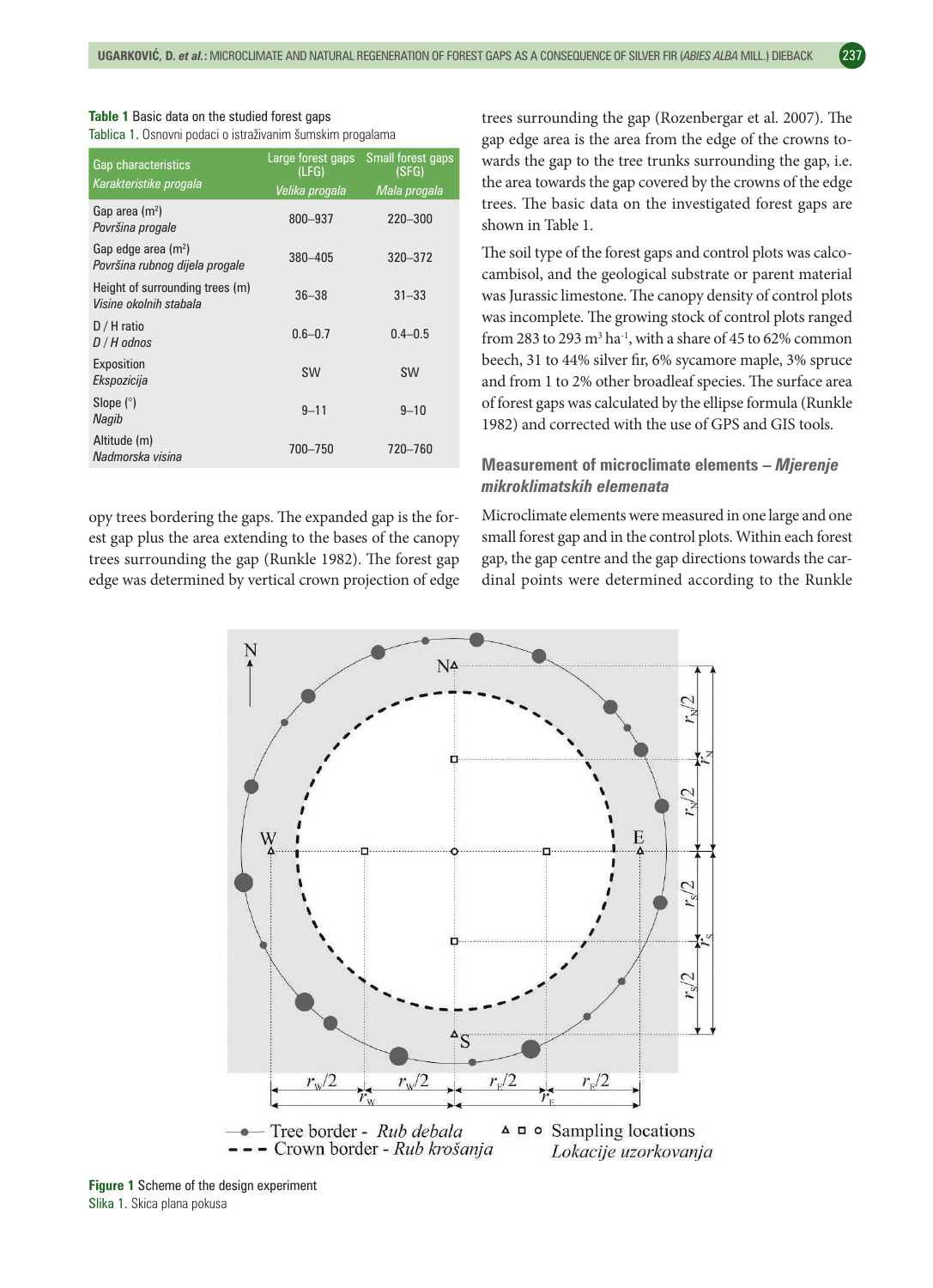method (1982). Microclimate elements air temperature (°C) and relative air humidity (%) were measured at the centre point of the forest gap. Microclimate elements soil temperature (°C) and volumetric water content (%) were measured in the centre of the forest gap, at the midpoint to the forest gap edge in the cardinal point directions, and in the gap edge area. The same microclimate elements were measured in control plots (canopy-covered stands) at three positions. At sites where the microclimate elements were measured, the number of small seedlings was counted on 1.5x1.5 m plots, in order to determine the relationship between microclimate and the density of small seedlings of the forest tree species. A total of 24 plots were laid out in the large gap, small gap and in the control plots. Air temperature and relative air humidity were measured at 1.5 m from the ground. Soil temperature and volumetric soil water content were measured at a depth of 10 cm. Measurements of forest soil microclimate were carried out in undisturbed soil using the microclimate stations "Rotronic" and "Spectrum" once per hour during 2007 and 2008 years. Calibration of microclimate stations and sensors was performed by the Meteorological and Hydrological Service of the Republic of Croatia. According to official reports of the Meteorological and Hydrological Service of the Republic of Croatia, the years 2007 and 2008 were extremely hot compared to the 30-year reference period, though the overall annual temperature percentiles and precipitation percentiles for these two years were with the normal range. Summer 2007 was extremely hot and very dry, and the autumn was cold with common precipitation characteristics. Winter 2007/8 was warm and dry, while spring 2008 was warm with common precipitation characteristics, while summer 2008 was extremely hot and dry. Figure 1 shows the experimental design in the forest gaps.

Spatial interpolation implies the prediction of values of the primary variable at points within the same range as the input points (Burrough and McDonnell 1998). In this study, ESRI ArcGIS 9.3 Desktop was used for data visualization and interpolation. Spatial interpolation of variables measured in the field (e.g. temperature, volumetric water content) was performed using default regularized Spline function (Spatial Analyst extension, Interpolation toolset). This tool interpolates a raster surface from points using a twodimensional minimum curvature spline technique resulting with smooth surface passes exactly through the input points. The predicted values are very close to the values being interpolated and errors are relatively small. However, accuracy of all spatial interpolation methods mostly depends on sampling (size, distribution, density etc.), nature and quality of the collected data.

**Table 2** Microclimate properties of large and small forest gaps and control forest stands

Tablica 2. Mikroklimatske karakteristike velike i male šumske progale te šumske sastojine

| Microclimate elements                              | Large forest gaps (LFG)<br>Velika progala |                                         |                                         |  |  |
|----------------------------------------------------|-------------------------------------------|-----------------------------------------|-----------------------------------------|--|--|
| Mikroklimatski elementi                            | Gap area<br>Progala                       | Gap edge area<br>Rub progale            | <b>Forest stand</b><br>Šumska sastojina |  |  |
| Air temperature $(^{\circ}C)$<br>Temperature zraka | $8.98 \pm 7.84$                           |                                         | $8.80 \pm 7.73$                         |  |  |
| Air humidity (%)<br>Vlaga zraka                    | $77.28 \pm 18.40$                         |                                         | $77.08 \pm 18.31$                       |  |  |
| Soil temperature (°C)<br>Temperatura tla           | $9.14 \pm 6.22^{\circ}$                   | $9.04 \pm 5.59^{\circ}$                 | $8.48 \pm 4.74$ <sup>b</sup>            |  |  |
| Soil VWC (%)<br>Volumetrijska vlaga tla            | $13.29 \pm 5.40^{\circ}$                  |                                         | $14.48 \pm 5.74$ °                      |  |  |
|                                                    |                                           | Small forest gaps (SFG)<br>Mala progala |                                         |  |  |
| Air temperature (°C)<br>Temperature zraka          | $9.00 \pm 7.74$                           |                                         | $8.97 \pm 7.61$                         |  |  |
| Air humidity (%)<br>Vlaga zraka                    | $79.45 \pm 18.69^{\circ}$                 |                                         | $78.55 \pm 18.09^{\circ}$               |  |  |
| Soil temperature (°C)<br>Temperatura tla           | $8.68 \pm 5.29^{\circ}$                   | $8.33 \pm 4.24$ <sup>b</sup>            | $8.32 \pm 4.74$ <sup>b</sup>            |  |  |
| Soil VWC (%)<br>Volumetrijska vlaga tla            | $16.00 \pm 4.93$ <sup>a</sup>             | $13.49 \pm 3.74^b$                      | $15.38 \pm 6.69^{\circ}$                |  |  |

Table values are presented as mean  $\pm$  standard deviation

Vrijednosti u tablici su prikazane kao prosjek  $\pm$  standardna devijacija

a,b,c Values marked with a different superscript within a row differ significantly ( $p < 0.05$ )

a,b,c Vrijednosti unutar reda označene različitim slovom, značajno se razlikuju (p < 0,05)

Abbreviations: LFG, large forest gap; SFG, small forest gap; VWC, volumetric water content Kratice: LFG, velika progala; SFG, mala progala, VWC, volumetrijska vlaga tla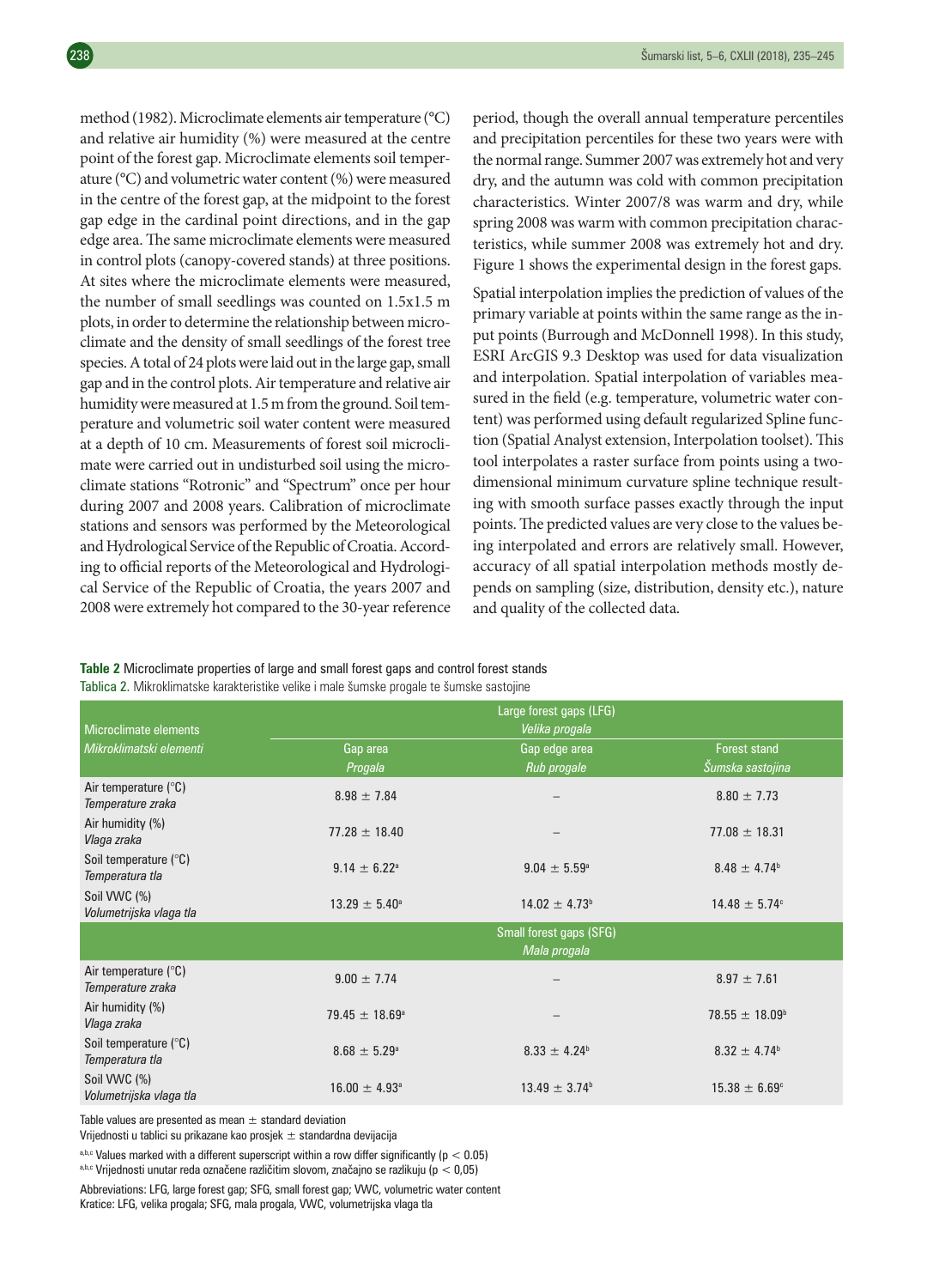#### **Natural regeneration of plants –** *Prirodno pomlađivanje biljaka*

Natural regeneration of plants which were germinated after making salvage cutting was determined at three large and three small forest gaps and in the control plots. Each forest gap was covered with a net, 5 x 5 m. The initial point of the net was the gap centre. At the intersections of this net, test plots of 1.5 x 1.5 m were installed. A total of 35 test plots were installed in the three large gaps and 31 plots in the edge areas of the large gaps, and a total of 17 test plots were installed in the small gaps and 13 plots in the edge areas of the small gaps. A total of 243 test plots (1.5 x 1.5 m) were installed in the control plots (forest stands). In each test plot, plants were counted and the species recorded. Plants were divided into one group of small seedlings which is up to three years of age or to a height of 20 cm (Prpić and Seletković 2001, Rozenbergar et al. 2007).

#### **Data processing –** *Obrada podataka*

All microclimate data were processed using the HW3 and SpecWare 9 professional programs. Statistical processing of microclimate data, and density of plant regeneration in the forest gaps, in the gap edge areas and the control plots was carried out by the analysis of variance (Repeated measures ANOVA, One-way ANOVA, *post hoc* Fisher LSD test). The Pearson correlation coefficient was used to determine the relationship between individual microclimate elements measured and the relationship of microclimate elements and the density of small seedlings. The statistical programs Statistica 7.1. (StatSoft Inc. 2003) was used for statistical data processing.

## **RESULTS**

#### REZULTATI

In the observed period, the mean air temperature was 8.98°C in the large forest gap, and 8.80°C in the control plots. The difference in the mean value of relative air humidity was 0.2%. No statistically significant differences were determined for air temperature or relative air humidity between the large forest gap and the control forest stand. Considerable differences were determined in soil temperatures in the control forest compared to the large forest gap and its edge areas. The mean value of the soil temperature was 8.48°C in the control forest, and 9.14°C in the large forest gap. Significant differences were also determined in volumetric soil water content between the control forest, large forest gap and its edge areas. The mean value of volumetric soil water content was 14.48% in the control forest, and 13.29% in the forest gap (Table 2). The mean air temperature did not differ significantly between the small forest gap and control forest stand. A significantly higher value of relative air humidity was determined in the small gap (79.45%) compared to the forest stand (78.55%). Significant differences were also determined between soil temperatures in the forest stand and in the gap edge area as compared to the mean soil temperature in the small forest gap. The highest soil temperature (8.68°C) was recorded in the forest gap. No significant difference was found between soil temperatures in the forest stand and forest gap edge area. Significant differences were found in the volumetric soil water content between all sites. The mean value was 13.49% in the forest gap edge area, and 16.0% in the forest gap (Table 2).

As shown in Table 3, the mean air temperature did not significantly differ between the small and large forest gaps. Relative air humidity was 79.45% in the small forest gap, which was considerably higher than in the large forest gap (77.28%). Soil temperature was significantly higher in the large gap area and its edge area compared to the small forest gap. Volumetric soil water content was 16.0% in the small gap, which was significantly higher than in the large gap (13.29%). Volumetric soil water content in the gap edge area of the large forest gap was significantly higher and amounted to 14.02%. Daily average values of soil temperature and volumetric water content over a two years period

**Table 3** Microclimate properties of large and small forest gaps area and gap edge areas

Tablica 3. Mikroklimatske karakteristike velike i male šumske progale te ruba progala

|                                                            | Positions in forest gaps<br>Položaj u šumskoj progali |                           |  |  |
|------------------------------------------------------------|-------------------------------------------------------|---------------------------|--|--|
| Microclimate elements<br>Mikroklimatski elementi           | Gap area<br>Progala                                   |                           |  |  |
|                                                            | LFG                                                   | <b>SFG</b>                |  |  |
| Air temperature $(^\circ \mathsf{C})$<br>Temperature zraka | $8.98 \pm 7.84$                                       | $9.00 \pm 7.74$           |  |  |
| Air humidity (%)<br>Vlaga zraka                            | $77.28^{\circ} \pm 18.40$                             | $79.45^{\circ} \pm 18.69$ |  |  |
| Soil temperature (°C)<br>Temperature tla                   | $9.14^{\circ} \pm 6.22$                               | $8.68^{\circ} \pm 5.29$   |  |  |
| Soil VWC (%)<br>Volumetrijska vlaga tla                    | $13.29^{\circ} \pm 5.40$                              | $16.00^{\circ} \pm 4.93$  |  |  |
| Microclimato clamonte                                      |                                                       | Can odgo aroa             |  |  |

| Microclimate elements                    |                          | 'Gap edge area,          |  |
|------------------------------------------|--------------------------|--------------------------|--|
| Mikroklimatski elementi                  | Rub progale              |                          |  |
|                                          | I FG.                    | <b>SFG</b>               |  |
| Soil temperature (°C)<br>Temperature tla | $9.04^{\circ} \pm 5.59$  | $8.33^{b} + 4.24$        |  |
| Soil VWC (%)<br>Volumetrijska vlaga tla  | $14.02^{\circ} \pm 4.73$ | $13.49^{\circ} \pm 3.74$ |  |

Table values are presented as mean  $\pm$  standard deviation

Vrijednosti u tablici su prikazane kao prosjek  $\pm$  standardna devijacija

a,bValues marked with a different superscript within a row differ significantly ( $p < 0.05$ ) a,bVrijednosti unutar reda označene različitim slovom značajno se razlikuju (p < 0,05)

Abbreviations: LFG, large forest gap; SFG, small forest gap; VWC, volumetric water content

Kratice: LFG, velika progala; SFG, mala progala, VWC, volumetrijska vlaga tla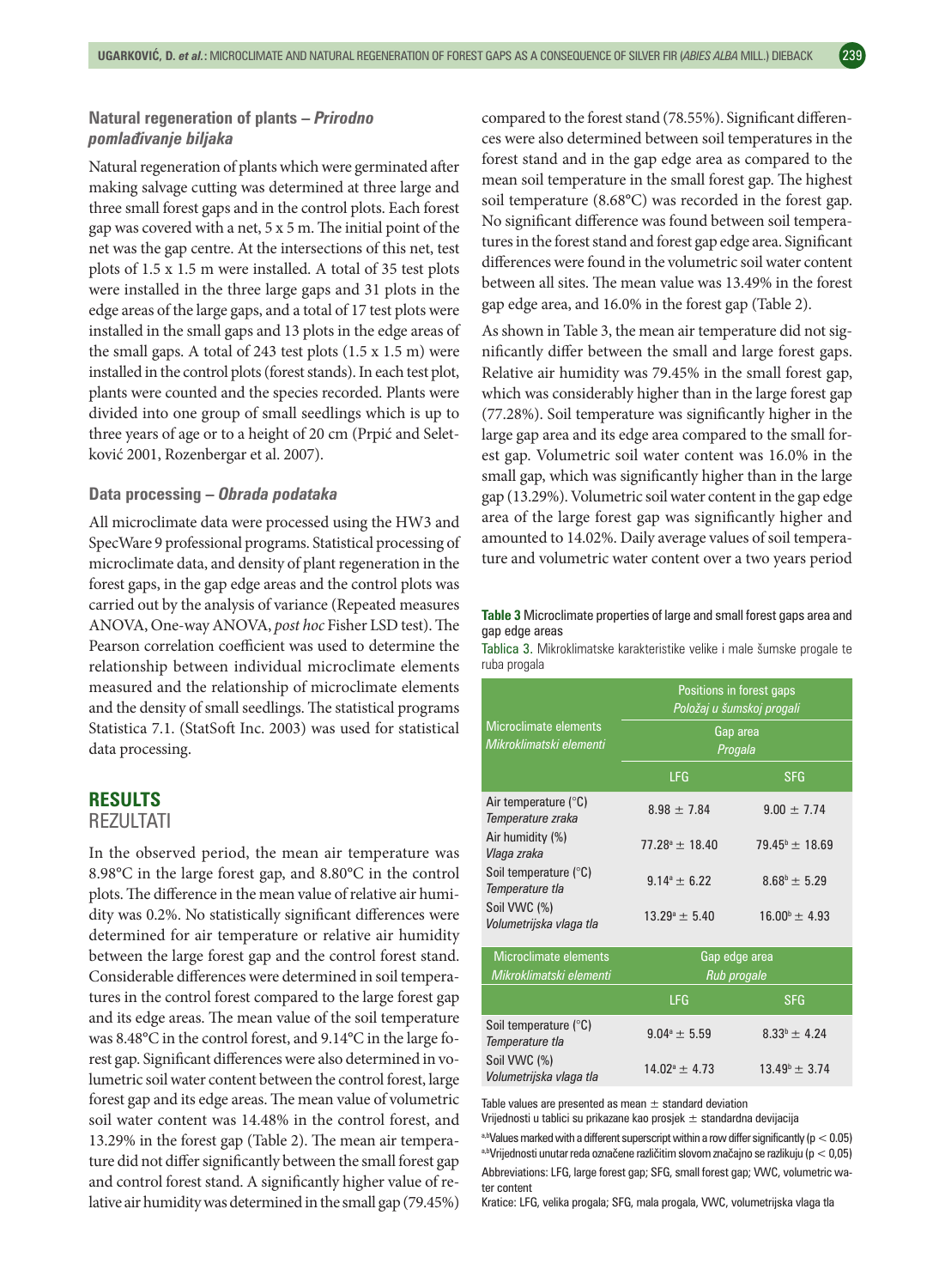

**Figure 2** Spatial interpolations of yearly average values of soil temperature and volumetric water content in large (LFG) and small forest gaps (SFG) Slika 2. Prostorna razdioba prosječnih godišnjih vrijednosti temperature tla i volumetrijske vlage tla u velikoj (LFG) i maloj (SFG) šumskoj progali

|                                    |                              | Large forest gaps (LFG) - Velika progala |                                         |                                |  |  |
|------------------------------------|------------------------------|------------------------------------------|-----------------------------------------|--------------------------------|--|--|
| Seedling status<br>Status pomlatka | <b>Position</b><br>Pozicija  | Tree species - Vrste drveća              |                                         |                                |  |  |
|                                    |                              | Silver fir<br>Obična jela                | Common beech<br>Obična bukva            | Sycamore maple<br>Gorski javor |  |  |
|                                    | Gap area<br>Progala          | $1.71 \pm 0.52$                          | $0.33 \pm 0.09$                         | $2.09 \pm 0.83$                |  |  |
| Small seedlings<br>Mlađi pomladak  | Gap edge area<br>Rub progale | $3.40 \pm 1.22^{\circ}$                  | $0.21 \pm 0.05^{\circ}$                 | $2.74 \pm 0.81$ <sup>a</sup>   |  |  |
|                                    | Forest stand<br>Sastojina    | $2.11 \pm 0.90^{\circ}$                  | $0.25 \pm 0.05^{\circ}$                 | $3.21 \pm 1.10^a$              |  |  |
|                                    |                              |                                          | Small forest gaps (SFG)<br>Mala progala |                                |  |  |
|                                    | Gap area<br>Progala          | $0.60 \pm 0.17$                          | $0.10 \pm 0.05$                         | $0.53 \pm 0.14$                |  |  |
| Small seedlings<br>Mlađi pomladak  | Gap edge area<br>Rub progale | $0.80 \pm 0.20$ <sup>a</sup>             | $0.23 \pm 0.10^{\circ}$                 | $0.67 \pm 0.17$ <sup>a</sup>   |  |  |
|                                    | Forest stand<br>Sastojina    | $1.21 \pm 0.70^{\circ}$                  | $0.25 \pm 0.15^{\circ}$                 | $0.61 \pm 0.20^{\circ}$        |  |  |

Table 4 Density of small seedlings (N m<sup>2</sup>) of forest tree species in forest gaps, forest gap edge areas, and control forest stands Tablica 4. Brojnost pomlatka (N/m²) šumskih vrsta drveća u šumskim progalama, na rubovima šumskih progala i u šumskim sastojinama

Table values are presented as mean  $\pm$  standard deviation

Vrijednosti u tablici prikazane su kao prosjek  $\pm$  standardna devijacija

 $a,b,c$  Values marked with a different superscript within a row differ significantly (p < 0.05)

a,b,c Vrijednosti unutar reda označene različitim slovom, značajno se razlikuju (p < 0,05)

Abbreviations: LFG, large forest gap; SFG, small forest gap Kratice: LFG, velika progala; SFG, mala progala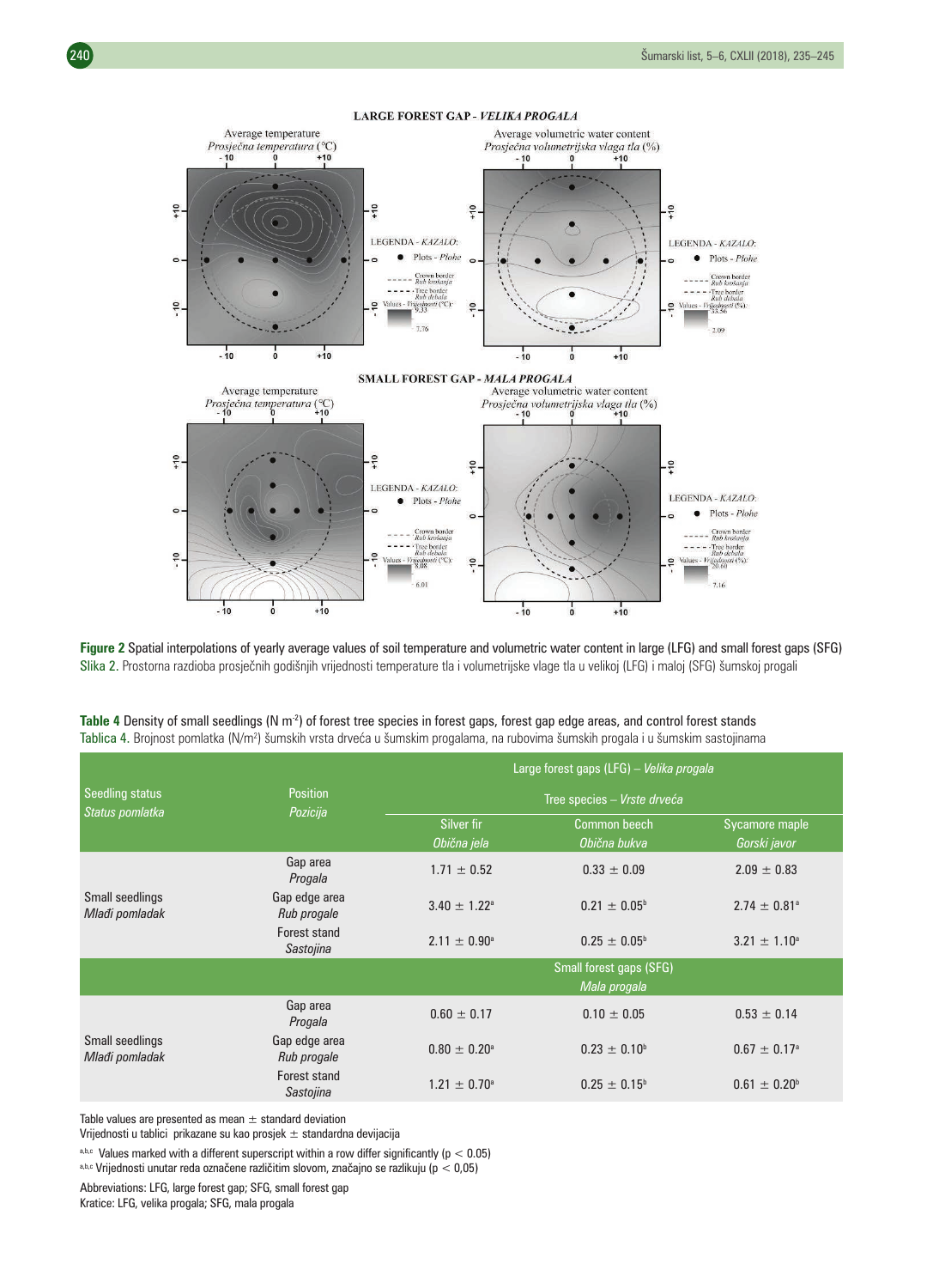#### Table 5 Density of seedlings (N m<sup>-2</sup>) in large forest gaps (LFG) and small forest gaps (SFG) and their gap edge areas

**Tablica 5.** Brojnost pomlatka (N/m²) u velikim (LFG) i malim šumskim progalama (SFG) te na njihovim rubovima

| <b>Seedling status</b>            | Tree species                 | Gap area<br>Progala     |                         |  |
|-----------------------------------|------------------------------|-------------------------|-------------------------|--|
| Status pomlatka                   | Vrste drveća                 | <b>LFG</b>              | <b>SFG</b>              |  |
|                                   | Silver fir<br>Obična jela    | $1.71 \pm 0.52$         | $0.60 \pm 0.17$         |  |
| Small seedlings<br>Mlađi pomladak | <b>Beech</b><br>Obična bukva | $0.33 \pm 0.09$         | $0.10 \pm 0.05$         |  |
|                                   | <b>Maple</b><br>Gorski javor | $2.09^{\circ} \pm 0.83$ | $0.53^b \pm 0.14$       |  |
|                                   |                              |                         |                         |  |
|                                   |                              | Gap edge area           |                         |  |
| <b>Seedling status</b>            | Tree species                 | Rub progale             |                         |  |
| Status pomlatka                   | Vrste drveća                 | <b>LFG</b>              | <b>SFG</b>              |  |
|                                   | Silver fir<br>Obična jela    | $3.40^{\circ} \pm 1.22$ | $0.80^{\circ} \pm 0.20$ |  |
| Small seedlings<br>Mlađi pomladak | <b>Beech</b><br>Obična bukva | $0.21 \pm 0.05$         | $0.23 \pm 0.10$         |  |

Table values are presented as mean  $\pm$  standard deviation

Vrijednosti u tablici prikazane su kao prosjek  $\pm$  standardna devijacija

a,b Values marked with a different superscript within a row differ significantly ( $p < 0.05$ ) a,b Vrijednosti unutar reda označene različitim slovom, značajno se razlikuju (p < 0,05)

were interpolated from logged data for both gaps. Raster

maps showing spatial change of variables are shown in Figure 2.

Among small seedlings, sycamore maple was the most common species in the forest stands with an abundance of 3.20 m<sup>-2</sup>, while silver fir prevailed in the gap edge areas with an abundance of  $3.40 \text{ m}^2$ . In the large forest gaps, no significant differences were found in the number of small seedlings of silver fir, common beech and sycamore maple (Table 4).

With regard to the density of small seedlings, silver fir density was highest in the forest and in the small forest gap edge areas. Its density was  $1.21 \text{ m}^2$  in the control forest stands, 0.80  $m<sup>-2</sup>$  in the small gap edge areas, and 0.60  $m<sup>-2</sup>$  in the small forest gaps. No significant differences were found in the density of different forest tree species in the area of the small forest gaps area (Table 4).

A significantly larger number of small seedlings of silver fir were found in the large forest gap edge areas  $(3.40 \,\mathrm{m}^2)$  than in the small forest gap edge areas  $(0.80 \,\mathrm{m}^{-2})$ . The number of small seedlings of silver fir was 1.71 m<sup>-2</sup> within the large forest gaps, and  $0.60$  m<sup>-2</sup> within the small gaps. A significantly higher number of small sycamore maple seedlings was found in the large forest gaps than in the small forest gaps (Table 5).

According to Table 6, the correlation of the density of silver fir and common beech plants in the large gap was statistically significant and negative ( $r = -0.29$ ). The correlation of the density of silver fir plants and air temperature and relative air humidity was significant and negative, while the correlations of the density of common beech plants with the same microclimatic elements was significant and positive. The correlation of the density of broadleaf species (common beech and sycamore maple) was significant and positive  $(r=0.46)$ .

In the small gap the correlation of air temperature and soil temperature was  $r = 0.95$  for the large gap and  $r = 0.69$  for the small gap. The correlations were significant, positive and strong. The correlation of air temperature and soil volumetric water content was significant, negative and strong, i.e.,  $r = 0.96$  for the large gap and  $r = 0.50$  for the small gap. The

**Table 6** Pearson's correlation of microclimate elements and small seedling density in the large forest gap Tablica 6. Pearsonova korelacija mikroklimatskih elemenata i mlađeg pomlatka u velikoj šumskoj progali

|             | Fr.      | Cb      | Sy      | At       | Ah       | <b>St</b> | <b>SVWC</b> |
|-------------|----------|---------|---------|----------|----------|-----------|-------------|
| Fr          | 1.00     |         |         |          |          |           |             |
| Cb          | $-0.29*$ | 1.00    |         |          |          |           |             |
| Sy          | $-0.11$  | $0.46*$ | 1.00    |          |          |           |             |
| At          | $-0.17*$ | $0.31*$ | 0.07    | 1.00     |          |           |             |
| Ah          | $-0.15*$ | $0.21*$ | $-0.07$ | $-0.99*$ | 1.00     |           |             |
| <b>St</b>   | $-0.10$  | $0.18*$ | $-0.07$ | $0.95*$  | $0.25*$  | 1.00      |             |
| <b>SVWC</b> | 0.05     | $-0.01$ | $-0.02$ | $-0.36*$ | $-0.23*$ | $-0.96*$  | 1.00        |

 $*$  significant at  $p < 0.05$ 

 $*$  signifikantno na razini p  $< 0.05$ 

Abbreviations: Fr, silver fir; Cb, common beech; Sy, sycamore maple; At, air temperature; Ah, air humidity; St, soil temperature; SVWC, soil volumetric water content Kratice: Fr, obična jela; Cb obična bukva; Sy gorski javor; At temperature zraka; Ah relativna vlaga zraka; St temperature tla; SVWC volumetrijska vlaga tla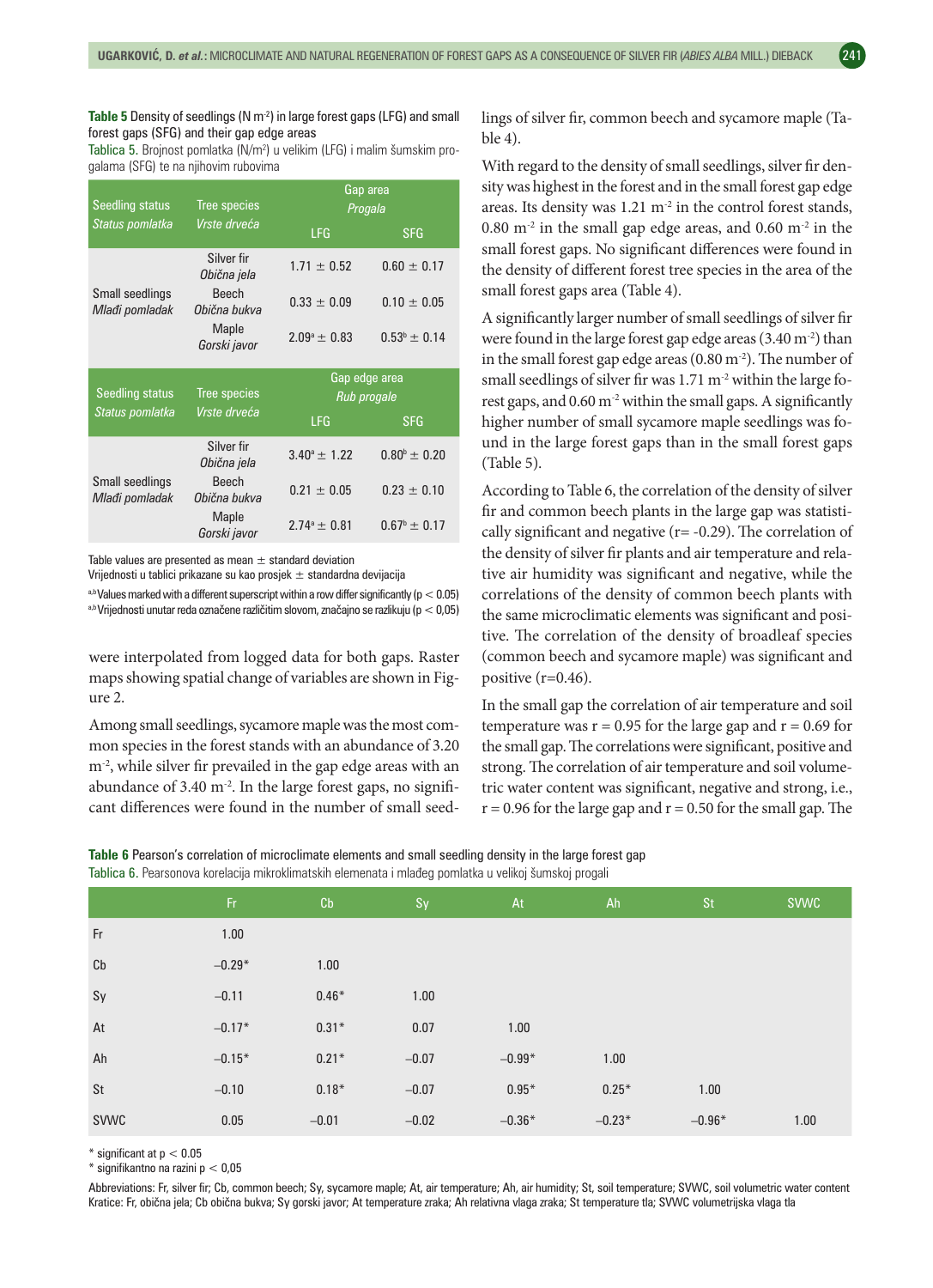|             | Fr.      | Cb      | Sy      | At       | Ah       | <b>St</b> | <b>SVWC</b> |
|-------------|----------|---------|---------|----------|----------|-----------|-------------|
| Fr          | 1.00     |         |         |          |          |           |             |
| Cb          | $-0.14*$ | 1.00    |         |          |          |           |             |
| Sy          | $-0.29*$ | $-0.05$ | 1.00    |          |          |           |             |
| At          | $-0.03$  | 0.18    | 0.01    | 1.00     |          |           |             |
| Ah          | $-0.03$  | 0.18    | $-0.01$ | $-0.94*$ | 1.00     |           |             |
| <b>St</b>   | $-0.02$  | 0.18    | 0.05    | $0.69*$  | $0.22*$  | 1.00      |             |
| <b>SVWC</b> | 0.08     | $-0.16$ | 0.02    | $-0.22*$ | $-0.21*$ | $-0.50*$  | 1.00        |

**Table 7** Pearson's correlation of microclimate elements and small seedling density in the small forest gap Tablica 7. Pearsonova korelacija mikroklimatskih elemenata i mlađeg pomlatka u maloj šumskoj progali

 $*$  significant at  $p < 0.05$ 

\* signifikantno na razini p < 0,05

Abbreviations: Fr, silver fir; Cb, common beech; Sy, sycamore maple; At, air temperature; Ah, air humidity; St, soil temperature; SVWC, soil volumetric water content Kratice: Fr, obična jela; Cb obična bukva; Sy gorski javor; At temperature zraka; Ah relativna vlaga zraka; St temperature tla; SVWC volumetrijska vlaga tla

correlation of air temperature and soil volumetric water content was significant, negative and weak, i.e.,  $r = -0.36$  for the large gap and  $r = -0.22$  for the small gap (Table 6 and 7).

## **DISCUSSION**

#### RASPRAVA

The microclimate in the resulting forest gaps depends on the macroclimate of the area in which they are located, gap size or surface area, gap shape, gap direction, condition of natural regeneration in the gap and on the ratio between gap width and average height of the surrounding trees. In the present study, no significant differences were observed in the mean air temperature between the forest gaps and control forest stands, or between the large and small forest gaps. These results are in agreement with Muscolo et al. (2007), who did not find significant differences in air temperatures between gaps of different size, or between gaps and control plots. In this study, increasing forest gap area had no significant effect on air temperature, though it did result in a significant increase of soil temperature, while the air humidity and volumetric soil water content decreased. Muscolo et al. (2007) found that large gaps had higher values of soil temperature and photosynthetic active radiation, and lower soil moisture than small gaps. These results are comparable to the results presented here for soil temperature and soil moisture. Solar radiation is filtered by the forest cover through the tree layers to the forest soil, allowing the forest soil to absorb only a small percentage of energy. With the formation of forest gaps, the protective layer of trees is lost and higher quantities of solar energy reach the soil surface, changing the soil temperature regime in the newly formed gap (Ashton 1991). This alters the forest soil microclimate. Forest succession and undergrowth can also

affect temperature. Soil temperature also depends on the number of plants from natural regeneration. If regeneration is good, i.e. if the density of juvenile plants is high, differences in soil temperature are lower as the soil is protected by the crowns of the young plants. Although regeneration was more pronounced in the large forest gap edge area than within the large gap, the number of plants was very small and insufficient from the silviculture standpoint, and hence had no major effect on equating the values of soil temperature among positions in the forest gap. Regeneration was also more pronounced in the small forest gap edge area than within the small gap, and the D/H ratio likely contributed to moderate variation in soil temperature in the small gap edge area in comparison with the control forest stand.

In artificially created gaps, the soil moisture in the gap was found to be higher than soil moisture in the forest stand, with a significant difference between the small gap and forest stand (Albanesi et al. 2008). This was also confirmed by Cutini et al. (2004) in the gaps of silver fir stands in the Central Apennines (Italy). In the present study, soil moisture differed significantly in all positions of the large and small forest gaps. Furthermore, soil moisture also differed significantly between the large and small gaps. The results for the values of soil water content in the forest gaps in the present study corroborate those of Muscolo et al. (2007) and Albenesi et al. (2008) for artificial forest gaps. The reduced soil moisture levels in the large gap compared to the small gap can be explained by the extremely hot and dry years, size of the gap and by large shadows of edge trees in the small forest gap. A significantly lower value of soil moisture in the small gap edge area compared to the large gap edge area can be explained by the large surface of the horizontal projection of edge tree crowns in the small gap and the consequential high amount of interception. High air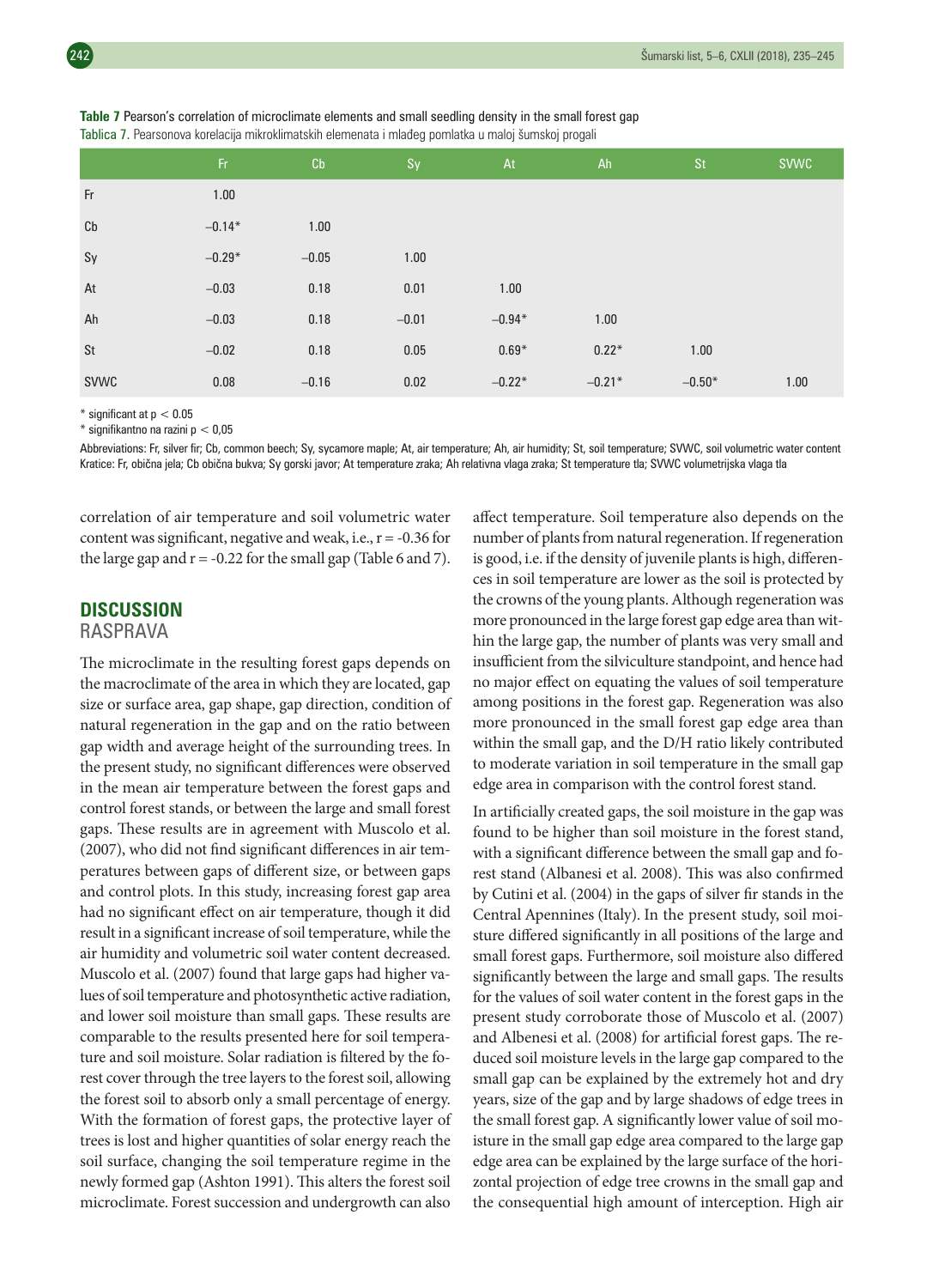temperatures had a significant effect on the amount of evaporation and transpiration in forest gaps and thus on soil moisture.

The forest regeneration process is one of the basic issues in natural silviculture and forest ecology, particularly in applied ecology. In the forest gaps of the present study, silver fir as the main forest tree species was poorly regenerated. Apart from the poor regeneration in gaps created by tree dieback, poor regeneration was also observed in the gaps of old-growth beech-fir forests (Rozenbergar et al. 2007). According to Albanesi et al. (2008) regeneration in artificially created forest gaps was more pronounced than regeneration in gaps formed by the dieback of silver fir trees. The shape and dimensions of artificially created gaps are determined by forestry experts, while the dimensions and shapes of gaps formed by tree dieback depend on the degree of tree degradation and intensity of dieback. The area of artificially created gaps is smaller than the area of gaps formed by tree dieback. According to Schugart (1984) and Mazur (1989), silver fir can cover only a part of the gap.

With respect to silver fir regeneration in forest gaps, a microlocation with a high level of direct light is less favourable (Rozenbergar et al. 2007). In the present study, the best sites for silver fir regeneration were the forest gap edge areas and forest stands (control plots). As the canopy density of forest stands is incomplete due to tree dieback, the necessary conditions are provided for the appearance of silver fir seedlings. According to the present study, regeneration of common beech is more pronounced within the gaps. The density of sycamore maple was highest in gap edge areas, while its density was the same in the control forest stand and in the gaps. Regardless of gap size, a larger number of silver fir plants were found in the class of small seedlings, while a larger number of common beech plants were found in the class of larger seedling and saplings.

In the present study, there were no significant differences in the number of silver fir plants between the large and small forest gaps. A significantly larger number of silver fir plants were found in the large forest gap edge areas as opposed to the edge areas of small forest gaps. In the large gap edge areas and within those gaps, a significantly larger number of sycamore maple plants were found than in the small forest gap and its edge areas (Table 5).

One of the possible outcomes of competition is that the population of one competitor is increased, while the population of the other is decreased or eliminated. Analogous to this, in the large and small gaps, a significant and negative correlation was found between the number of young seedlings of silver fir and common beech. Dobrowolska (1998) stated that the reason for the poor regeneration of silver fir is the competition of plants for nutrients. Young silver fir plants appear in forest gaps while there is a lack of older plants. One of the causes of high mortality of silver fir plants lies in the changing microclimate and microbiological conditions, and competition between tree species.

Microclimate, in particular air temperature, relative air humidity and soil temperature, has a significant affect on the number of young seedlings of silver fir and common beech. Common beech requires higher air and soil temperatures than silver fir and does not tolerate excessively dry soil (Seletković et al. 2003). In terms of its ecological requirements, silver fir is a species with a narrow ecological valence (Prpić et al. 2001). Given the ecological requirements of these two species, and the correlations outlined in Table 6, silver fir prefers lower air and soil temperatures, while common beech, as a species with a broader ecological valence, is found at sites with higher soil and air temperatures. For that reason, there was a higher density of silver fir seedlings around the gap edges, and a higher density of common beech seedlings within the gaps. Since common beech and sycamore maple are more successful in regenerating the gaps, forest gaps are habitats where the change of tree species occurs.

## **CONCLUSIONS** ZAKLJUČCI

Silver fir dieback and salvage cutting of these stands create larger or smaller gaps in beech-fir forests. The creation of forest gaps causes changes in certain microclimatic elements and changes in the abundance of seedlings of various species. Forest gap size does not significantly affect air temperatures. Changes in forest gap size significantly affected soil temperature changes and soil volumetric water content. Favourable microclimate conditions were found in the small forest gap compared to the large forest gap. The density of silver fir plants in large and small forest gaps was insufficient for the species influx into higher layers of the stand. At the edge of the large and small forest gaps, the number of small seedlings of silver fir was significantly higher than that of broadleaf species. Microclimate had a significant influence on the number of small seedlings of silver fir and beech in the large gap. The results of this study could be applied in developing better silvicultural plans for the rehabilitation of forest gaps.

## **REFERENCES**

LITERATURA

- Albanesi, E., O.I. Gugliotta, I. Mercurio, R. Mercurio, 2008: Effects of gap size and within-gap position on seedlings establishment in silver fir stands, iForest, Vol. (1): 55.−59.
- Anić, I., M. Oršanić, M. Detelić, 2002: Revitalizacija degradiranog ekosustava nakon sušenja hrasta lužnjaka – primjer šume Kalje, Šumarski list, Vol. (11−12): 575.−587.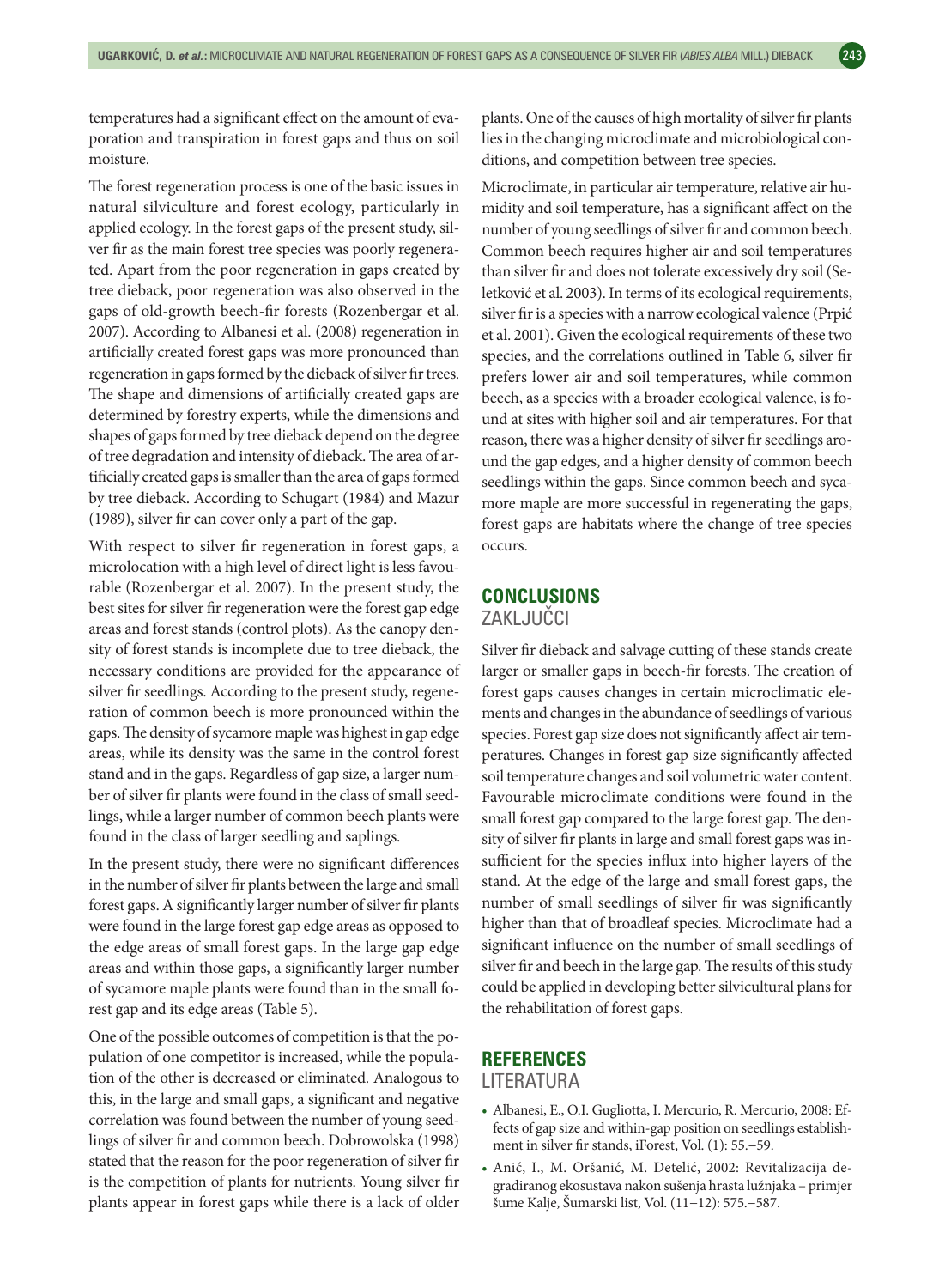- Anon (2006) Pravilnik o doznaci stabala, obilježavanju drvnih sortimenata, popratnici i šumskom redu, Official Gazette 116/06, Zagreb.
- Arx, von G., M. Dobbertin, M. Rebetez, 2012: Spatio-temporal effects of forest canopy on understory microclimate in a longterm experiment in Switzerland, Agricultural and Forest Meteorology, Vol. (166−167): 144.−155.
- Ashton, P.M.S., 1991: Some measurements of microclimate within Sri Lanka tropical rainforest, Agricultural and Forest Meteorology, Vol. (59): 217.−235.
- Aussenac, G., 2000: Interactions between forest stands and microclimate: Ecophysiological aspects and consequences for silviculture, Annals of Forest Science, Vol. (57): 287.−301.
- Brown, N., 1993: The implication of climate and gap microclimate for seedling growth conditions in a borean lowland forest, Journal of Tropical Ecology, Vol. (9): 153.−168.
- Burrough, P.A., R.A. McDonnell, 1998: Principles of geographical information systems, Oxford University Press, pp. 356., Oxford, UK
- Cutini, A., C. Gamba, R. Mercurio, G. Modica, C. Piovanelli, S. Simoncini, 2000: Osservazioni ecologiche su tagli a buche nelle abetine del Parco Nazionale delle Foreste Casentinesi, Annali Istituto Sperimentale per la Selvicoltura, Vol. (31): 27.−38.
- Dobrowolska, D., 1998: Structure of silver fir (*Abies alba* Mill.) natural regeneration in the "Jata" reserve in Poland, Forest Ecology and Management, Vol. (110): 237.–247.
- ESRI ArcGIS Desktop 9.3 Help: Spline (http://webhelp.esri.com/ arcgisdesktop/9.3/index.cfm)
- Ficko, A., A. Poljanec, A. Boncina, 2011: Do changes in spatial distribution structure and abundance of silver fir (*Abies alba* Mill.) indicate its decline, Forest Ecology and Management, Vol. (261): 844.−854.
- Gray, A.N., T.A. Spies, M.J. Easter, 2002: Microclimate and soil moisture responses to gap formation in coastal Douglas-fir forests, Canadian Journal of Forest Research, Vol. (32): 332.−343.
- Hubbel, S.P, R.B. Foster, 1986: Canopy gaps and the dynamics of a neotropical forest. In: Crawley MJ (ed) Plant Ecology. Blackwell Scientific, pp. 77.−98., Oxford
- Larsen, J.B., 1986: Das Tannensterben: Eine neue Hypothese zur Klärung des Hintergrundes dieser Rätselhaften Komplex krankheit der Weisstanne (*Abies alba* Mill.), Forstwissenschaftliches Centralblatt, Vol. 105 (5): 381.−396.
- Latif, Z.A., A. Blackburn, 2010: The effects of gap size on some microclimate variables during late summer and autumn in a temperate broadleaved deciduous forest, International Journal of Biometeorology, Vol. (54): 119.−129.
- Marinček, L., L. Mucina, M. Zupančič, L. Poldini, I. Dakskobler, M. Acceto, 1993: Nomenklatorische revision der illyrischen Buchenwälder (Verband *Aremonio−Fagion*), Studia Geobotanica, Vol. (12): 121.−135.
- Matić, S., M. Oršanić, I. Anić, 1996: Neke karakteristike i problemi prebornih šuma obične jele (*Abies alba* Mill.) u Hrvatskoj, Šumarski list, Vol. (3−4): 9.−100.
- Mazur, M., 1989: Structure and dynamics of silver fir (*Abies alba* Mill.) in forest communities of the Świetokrzyski National Park. II. Population dynamics, Acta Societatis Botanicorum Poloniae, Vol. 58(3): 409.−422.
- Meštrović, Š., 2001: Uređivanje šuma obične jele, U: B. Prpić (ur.), Obična jela (*Abies alba* Mill.) u Hrvatskoj, Akademija šumarskih znanosti, 529.−547., Zagreb
- Meteorological and Hydrological Service, 2008: Climate monitoring and assessment for 2007. Reviews N° 18 pp. 72.
- Meteorological and Hydrological Service, 2009: Climate monitoring and assessment for 2008. Reviews N° 19 pp. 62.
- Muscolo, A., M. Sidari, R. Mercurio, 2007: Variations in soil chemical properties and microbial biomass in artificial gaps in silver fir stands, European Journal of Forest Research, Vol. (126): 59.−65.
- Muscolo, A, M. Sidari, S. Bagnato, C. Mallamaci , R. Mercurio, 2010: Gap size effects on above – and below – ground processes in a silver fir stand, European Journal of Forest Research, Vol. (129): 355.–365.
- Oliva, J., C. Colinas, 2007: Decline of silver fir (*Abies alba* Mill.) stands in the Spanish Pyrenees: Role of management, historic dynamics and pathogens, Forest Ecology and Management, Vol. (252): 84.−97.
- Pernar, N., 2001: Tla jelovih šuma u Hrvatskoj, U: B. Prpić (ur.), Obična jela (*Abies alba* Mill.) u Hrvatskoj, Akademija šumarskih znanosti, 107.−120., Zagreb
- Platt, W.J., D.R. Strong, 1989: Gaps in forest ecology, Ecology, Vol. 70(3): 535.–575.
- Potočić, N., I. Seletković, T. Jakovljević, H. Marjanović, K. Indir, J. Medak, N. Lacković, M. Ognjebović, A, Laslo, 2017: Oštećenost šumskih ekosustava Republike Hrvatske, Izvješće za 2016. godinu. Hrvatski šumarski institut, pp. 82.
- Prpić, B., Z. Seletković, 2001: Ekološka konstitucija obične jele, U: B. Prpić (ur.), Obična jela (*Abies alba* Mill.) u Hrvatskoj, Akademija šumarskih znanosti, 255.−268., Zagreb
- Ritter, E., L. Dalsgaard, S.K. Einhorn, 2005: Light, temperature and soil moisture regimes following gap formation in a seminatural beech-dominated forest in Denmark, Forest Ecology and Management, Vol. (206): 15.−33.
- Rozenbergar, D., S. Mikac, I. Anić, J. Diaci, 2007: Gap regeneration patterns in relationship to light heterogeneity in two old-growth beech-fir forest reserves in South East Europe, Forestry, Vol. (80): 431.−443.
- Runkle, J.R., 1982: Patterns of disturbance in some old-growth mesic forest of eastern North America, Ecology, Vol. (63): 1533.−1546.
- Schugart, H.H., 1984: A theory of forest dynamics, The Ecological Implications of Forest Succession Models, Springer-Verlag, pp. 278., New York, USA
- Seletković, Z., 2001: Klima i hidrološke prilike u dinarskim jelovim šumama u Hrvatskoj, U: B. Prpić (ur.), Obična jela (*Abies alba* Mill.) u Hrvatskoj, Akademija šumarskih znanosti, 133.−141., Zagreb
- Seletković, Z., I. Tikvić, B. Prpić, 2003: Ekološka konstitucija obične bukve, U: S. Matić (ur.), Obična bukva (*Fagus sylvatica* L.) u Hrvatskoj, Akademija šumarskih znanosti, 155.−163. Zagreb
- StatSoft, Inc., STATISTICA for Windows, Tulsa, StatSoft, Inc., 2003.
- Thomas, A.L., J.C. Gégout, G. Landman, É. Dambrine, D. King, 2002: Relation between ecological conditions and fir decline in a sandstone region of the Vosges mountains (northeastern France), Annals of Forest Science, Vol. (59): 265.−273.
- Tikvić, I., Z. Seletković, D. Ugarković, S. Posavec, Ž. Španjol, 2008: Dieback of Silver fir (*Abies alba* Mill.) on Northern Velebit (Croatia), Periodicum Biologorum, Vol. 110(2): 137.−143.